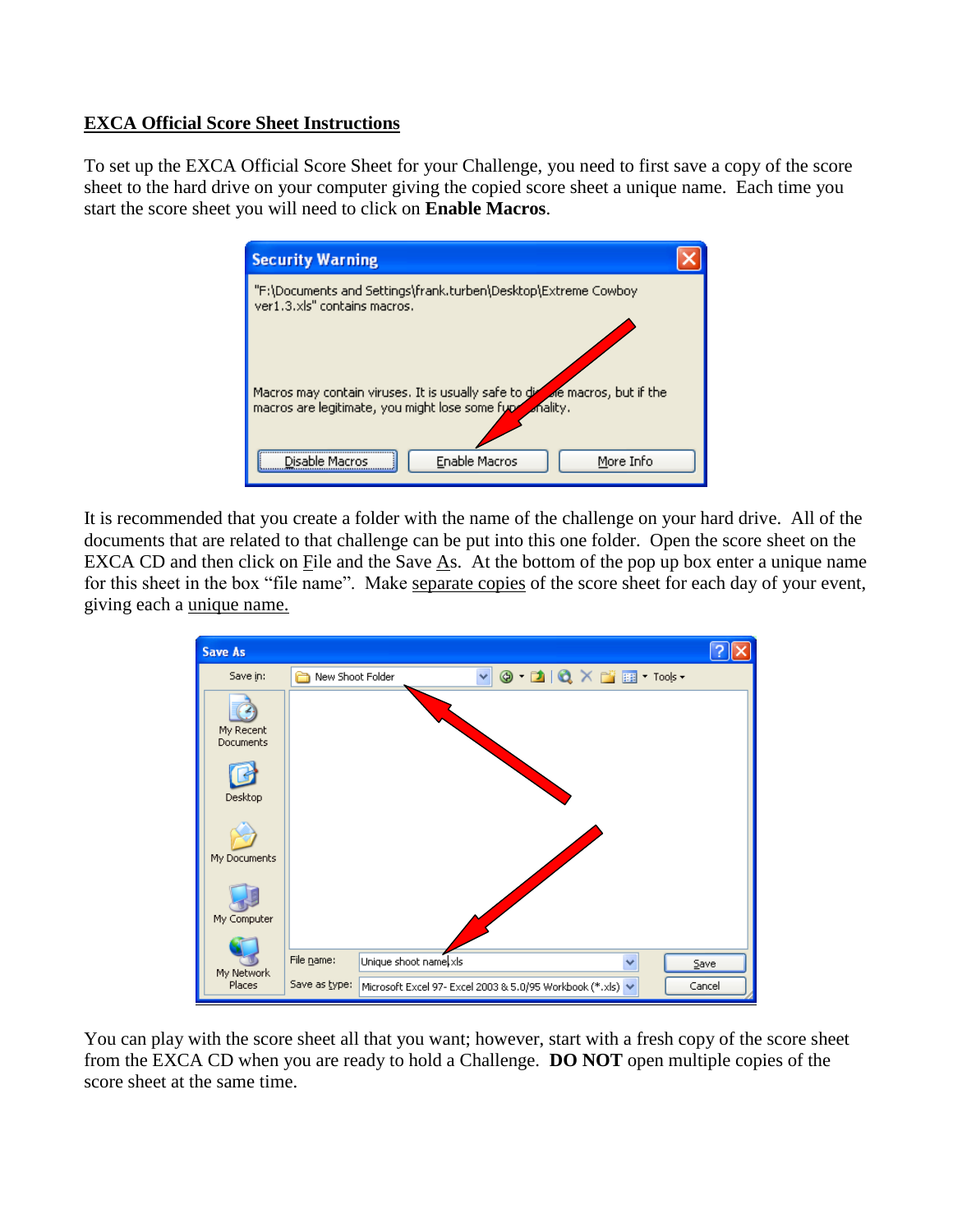There are a total of 13 tabs in this score sheet. *(see the red arrows below).* Use the black spreadsheet arrows at the bottom left to see all 13 pages *(see red circle below).* On the Riders Sheet tab enter the Riders Name, EXCA Number, Horses Name, Horses Breed, and Division. Horse Names are mandatory. The rider and horse are tracked as a team. Therefore the horse's name has to be filled in correctly. In the Division column you can choose from a drop down list. Drag the pop up box out of your way if necessary. Then enter the name of your Challenge, the date, and the type of Event. *(See the black circle below)*. The Event choices are available in a drop down list format.



Enter the riders, their EXCA number, their horse's name, and division on this page. If you need to change or remove a rider's information use the delete key to remove the information and then re-enter it if necessary. **DO NOT** use the space bar to blank out data, use the delete key. You **MUST** mark a rider's division with an X if they have no time, have scratched or did not compete.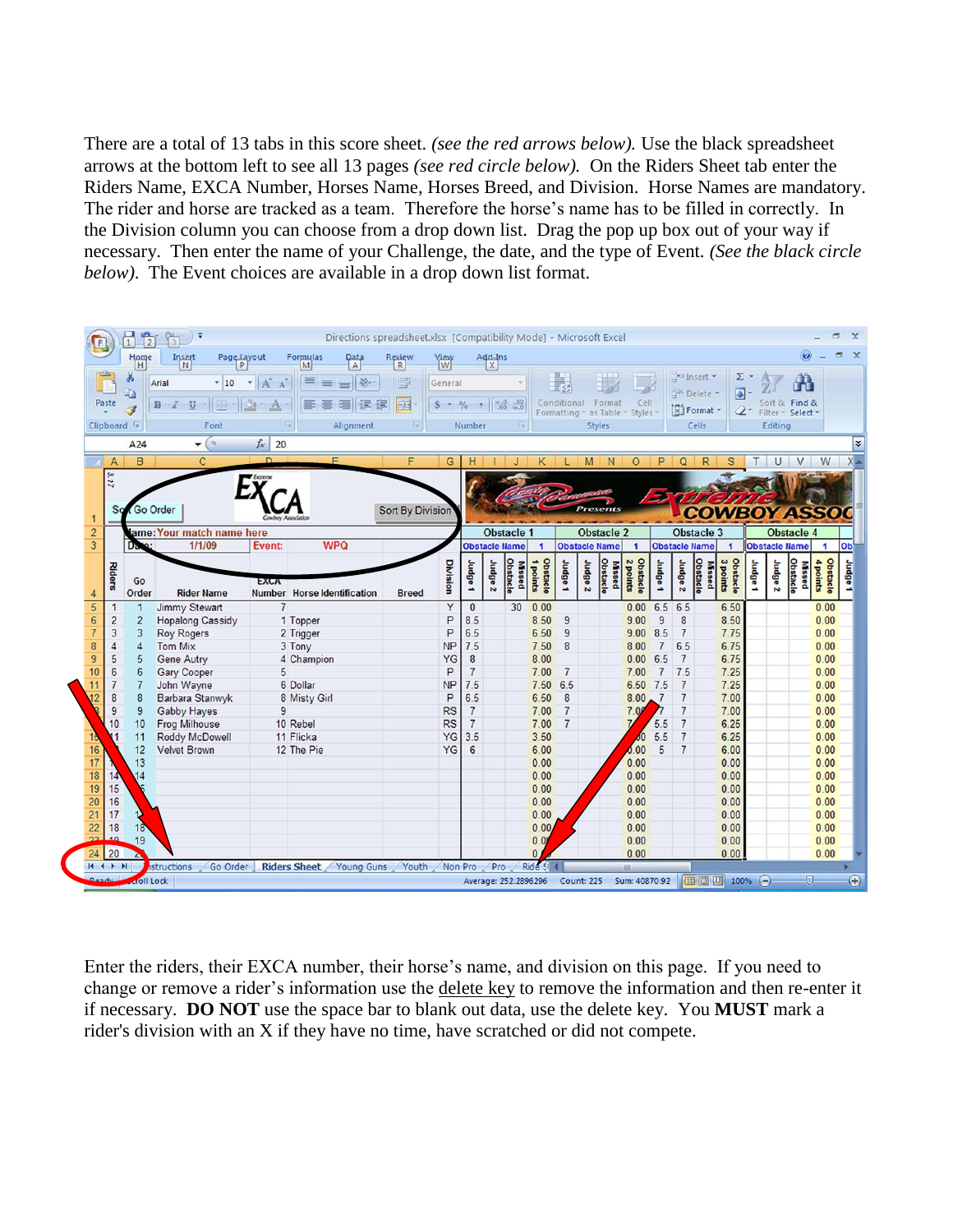After you have finished entering the rider information you will need to enter the Go Order. This can either be done two different ways. One way is by using the separate Go Order page and following those directions. Then when you go back to the Riders sheet you set the order of go by pressing the Sort by Division button. The other way to set the Go Order is to enter numbers in the blue column. This method works very well if you are drawing the order totally randomly and not by division. *(See the black circle below)*. You can use whole numbers or decimals to place riders in their desired order. Then click on the Sort by Go Order button and the sheet will automatically renumber. *(See the red circle below*). If a rider is competing in two divisions or riding two horses, be careful in setting the Go Order so the competitor has ample time to prepare for his second run.

| 3.17           |                |                            | Extreme                      |                                |                  |           |
|----------------|----------------|----------------------------|------------------------------|--------------------------------|------------------|-----------|
|                | Sort Go Order  |                            | <b>Cowboy Association</b>    |                                | Sort By Division |           |
|                |                | Name: Your match name here |                              |                                |                  |           |
|                | Date:          | 1/1/09                     | Event:                       | <b>WPQ</b>                     |                  |           |
| <b>Rida</b>    | Go<br>Order    | <b>Rider Name</b>          | <b>EXCA</b><br><b>Number</b> | <b>Horse</b><br>Identification | <b>Breed</b>     | Division  |
| 1              | $\overline{2}$ | immy Stewart               | 7                            |                                |                  | Y         |
| $\overline{2}$ | $\overline{4}$ | Hopalong Cassidy           | 1                            | <b>Topper</b>                  |                  | P         |
| 3              | 4.1            | Roy Rogers                 | $\overline{2}$               | Trigger                        |                  | P         |
| 4              | 3              | Tom Mix                    | 3                            | Tony                           |                  | <b>NP</b> |
| 5              | 2.1            | Gere Autry                 | 4                            | Champion                       |                  | Y         |
| 6              | 4.2            | Gary Cooper                | 5                            |                                |                  | P         |
| $\overline{7}$ | 3.1            | John Wayne                 | 6                            | Dollar                         |                  | <b>NP</b> |
| 8              | 4.3            | Bara Stanwyk               | 8                            | <b>Misty Girl</b>              |                  | P         |
| 9              | 5              | Gabby Hayes                | 9                            |                                |                  | <b>RS</b> |
| 10             | 5.1            | Frog Milhouse              | 10                           | Rebel                          |                  | <b>RS</b> |
| 11             | $\overline{1}$ | <b>Roddy McDowell</b>      | 11                           | Flicka                         |                  | YG        |
| 12             | 1.2            | elvet Brown                | 12                           | The Pie                        |                  | YG        |
| 13             | 13             |                            |                              |                                |                  |           |
| 14             | 14             |                            |                              |                                |                  |           |
| 15             | 15             |                            |                              |                                |                  |           |
| 16             | 16             |                            |                              |                                |                  |           |
| 17             | 17             |                            |                              |                                |                  |           |
|                |                |                            |                              |                                |                  |           |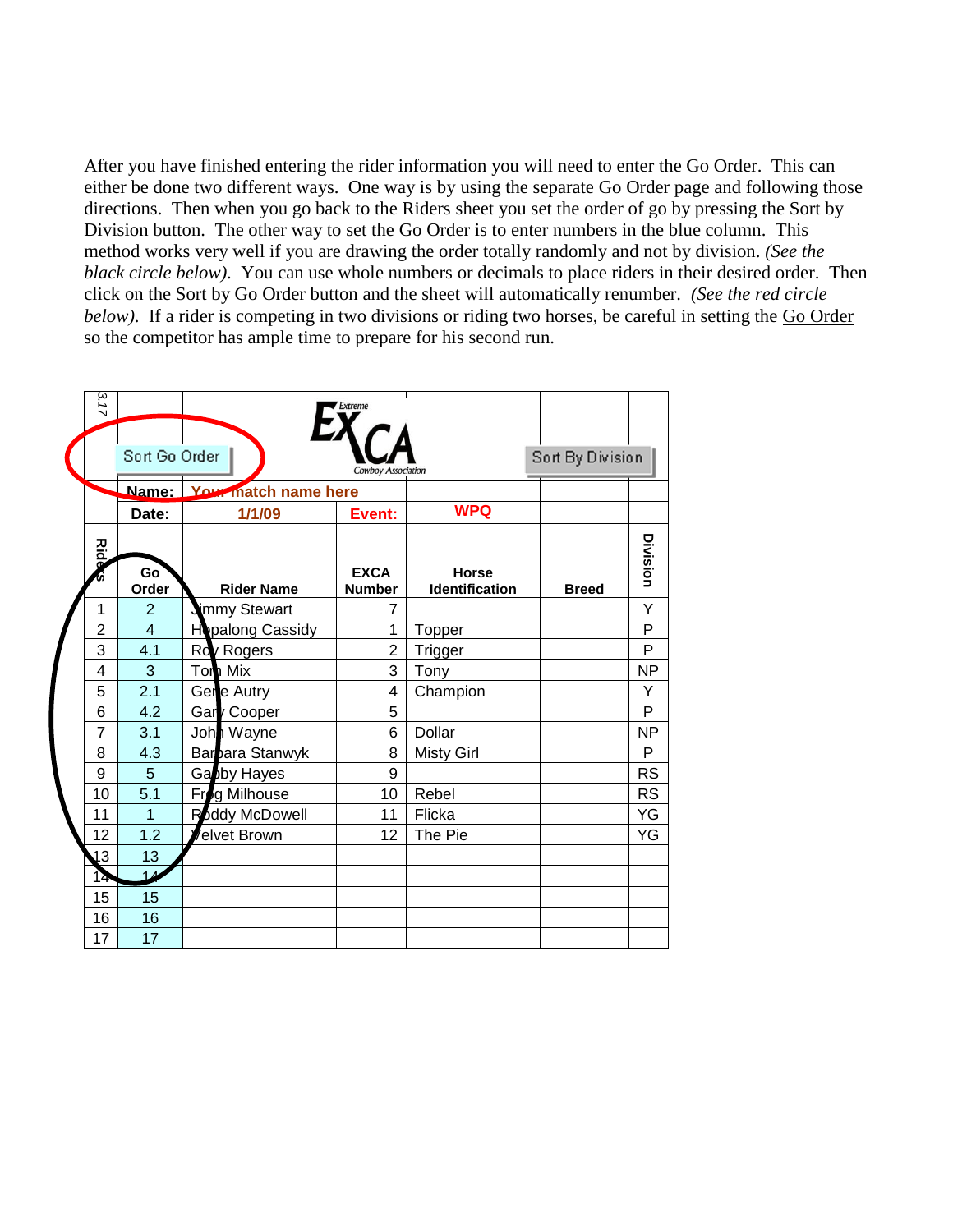This view shows the results after having clicked on the **Sort by Go Order** button.

| 3.17           | Sort Go Order  |                         |                              |                                       | Sort By Division |           |
|----------------|----------------|-------------------------|------------------------------|---------------------------------------|------------------|-----------|
|                | Name:          | Your match name here    | <b>Cowboy Association</b>    |                                       |                  |           |
|                | Date:          | 1/1/09                  | Event:                       | <b>WPQ</b>                            |                  |           |
| <b>Riders</b>  | Go<br>Order    | <b>Rider Name</b>       | <b>EXCA</b><br><b>Number</b> | <b>Horse</b><br><b>Identification</b> | <b>Breed</b>     | Division  |
| 1              | 1              | Roddy McDowell          | 11                           | Flicka                                |                  | YG        |
| $\overline{2}$ | $\overline{2}$ | <b>Velvet Brown</b>     | 12                           | The Pie                               |                  | YG        |
| 3              | 3              | <b>Jimmy Stewart</b>    | 7                            |                                       |                  | Y         |
| 4              | $\overline{4}$ | Gene Autry              | 4                            | Champion                              |                  | Υ         |
| 5              | 5              | Tom Mix                 | 3                            | Tony                                  |                  | <b>NP</b> |
| 6              | 6              | John Wayne              | 6                            | Dollar                                |                  | <b>NP</b> |
| $\overline{7}$ | $\overline{7}$ | <b>Hopalong Cassidy</b> | 1                            | Topper                                |                  | P         |
| 8              | 8              | Roy Rogers              | $\overline{2}$               | Trigger                               |                  | P         |
| 9              | 9              | Gary Cooper             | 5                            |                                       |                  | P         |
| 10             | 10             | Barbara Stanwyk         | 8                            | <b>Misty Girl</b>                     |                  | P         |
| 11             | 11             | Gabby Hayes             | 9                            |                                       |                  | <b>RS</b> |
| 12             | 12             | Frog Milhouse           | 10                           | Rebel                                 |                  | <b>RS</b> |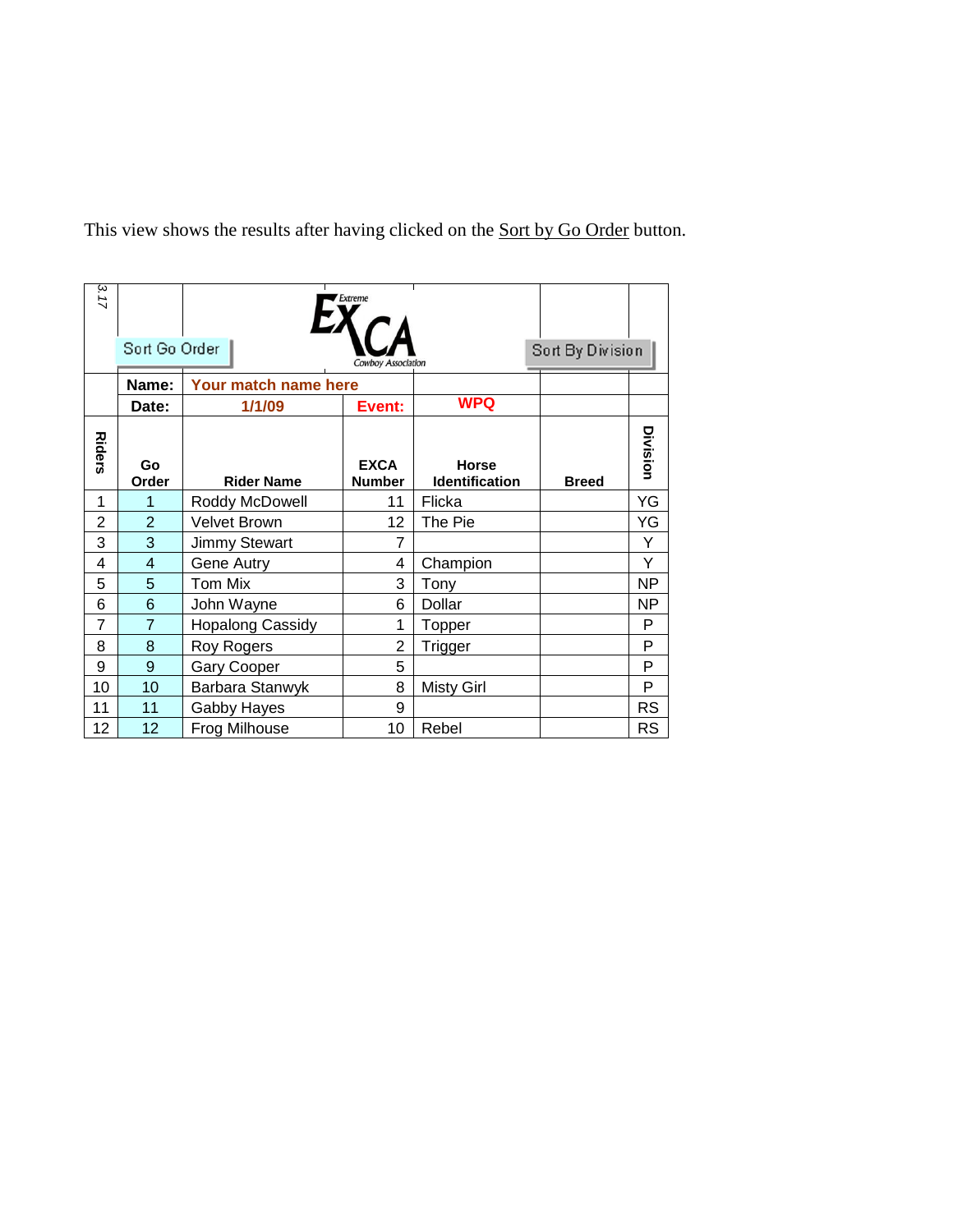Below the boxes that say Obstacle 1, Obstacle 2, etc. there are two boxes. In the box on the left you replace "Obstacle Name" with the name of the obstacle i.e. Back Uphill. The box on the right is a clickable dropdown list where you put the Obstacle Rating number. *(See red circle)* 

The scores for will be entered under each obstacle.

If you have one judge use the left hand column titled "Judge 1" for the score of each obstacle. If you have two judges use both columns, "Judge 1 & Judge 2". *(See red arrow)*

If two judges are used the obstacle points column will automatically average the two judges scores. *(See green arrow)*

If you have entered a score for a rider who is ineligible to compete at that Obstacle Rating Number, the score sheet will show a dotted line. i.e. If a Young Gun attempts a 3 rated obstacle the spreadsheet will show a dashed line in the Obstacle points box. *(See black circle)*

| ω<br>ă,       |               |                            |                    |                             |                     |     |                    |                        |                    |        |       |                       |                 | <b>Ly</b> |                      |                           |                      |
|---------------|---------------|----------------------------|--------------------|-----------------------------|---------------------|-----|--------------------|------------------------|--------------------|--------|-------|-----------------------|-----------------|-----------|----------------------|---------------------------|----------------------|
|               | Sort Go Order |                            | Cowboy Association |                             | Sort By Division    |     |                    |                        |                    |        |       | Presents              |                 |           |                      |                           |                      |
|               |               | Name: Your match name here |                    |                             |                     |     | <b>Obstacle 1</b>  |                        |                    |        |       | <b>Obstacle 2</b>     |                 |           |                      | Obstacle 3                |                      |
|               | Date:         | 1/1/09                     | Event:             | <b>WPQ</b>                  |                     |     | <b>Back Uphill</b> |                        |                    |        |       | <b>Cowboy Curtain</b> | 3               |           | <b>Obstacle Name</b> |                           |                      |
| <b>Riders</b> | Go<br>Order   | <b>Rider Name</b>          | <b>EXCA</b>        | Number Horse Identification | Divis<br><b>Pre</b> | 튭   | ē<br>ю             | <b>Stacie</b><br>passi | bstracte<br>points | afipny | ofpnr | Obstac<br>ğ,          | chsta<br>2 poir | aßpnr     | adpnr<br>ю           | Obstacle<br><b>Missoc</b> | Obstacle<br>3 points |
|               |               | Roddy McDowell             |                    | 11 Flicka                   | YG                  | 3.5 |                    |                        | 3.50               | 5      |       |                       | ----            | 5         |                      |                           | 6.25                 |
| 2             | 2             | <b>Velvet Brown</b>        |                    | 12 The Pie                  | YG                  | 6   |                    |                        | 6.00               |        |       |                       | 0.00            |           |                      |                           | 6.00                 |
| 3             | 3             | Jimmy Stewart              |                    |                             | Y                   | 0   |                    | 30                     | 0.00               |        |       |                       | 0.00            | 6.5       | -6                   |                           | 6.50                 |
| 4             | 4             | Gene Autry                 |                    | 4 Champion                  | Y                   | 8   |                    |                        | 8.00               |        |       |                       | 0.00            | 6.5       |                      |                           | 6.75                 |
| 5             | 5             | <b>Tom Mix</b>             |                    | 3 Tony                      | <b>NP</b>           | 7.5 |                    |                        | 7.50               | 8      |       |                       | 8.00.           |           | 6.5                  |                           | 6.75                 |
| 6             | 6             | John Wayne                 |                    | 6 Dollar                    | <b>NP</b>           | 7.5 |                    |                        | 7.50               | 6.5    |       |                       |                 | 5         |                      |                           | 7.25                 |
| 7             |               | <b>Hopalong Cassidy</b>    |                    | 1 Topper                    | P                   | 8.5 |                    |                        | 8.50               | 9      |       |                       | $-9.00$         | 9         | 8                    |                           | 8.50                 |
| 8             | 8             | <b>Roy Rogers</b>          |                    | 2 Trigger                   | P                   | 6.5 |                    |                        | 6.50               | 9      |       |                       | 9.00            | 8.5       |                      |                           | 7.75                 |
| 9             | 9             | Gary Cooper                | 5                  |                             | P                   | 7   |                    |                        | 7.00               |        |       |                       | 7.00            |           | 7.5                  |                           | 7.25                 |
| 10            | 10            | Barbara Stanwyk            |                    | 8 Misty Girl                | P                   | 6.5 |                    |                        | 6.50               | 8      |       |                       | 8.00            |           | 7                    |                           | 7.00                 |
| 11            | 11            | Gabby Hayes                | 9                  |                             | RS                  | 7   |                    |                        | 7.00               | 7      |       |                       | 7.00            |           | 7                    |                           | 7.00                 |
| 12            | 12            | <b>Frog Milhouse</b>       |                    | 10 Rebel                    | RS                  | 7   |                    |                        | 7.00               |        |       |                       | 7.00            | 5.5       | 7                    |                           | 6.25                 |
| 13            | 13            |                            |                    |                             |                     |     |                    |                        | 0.00               |        |       |                       | 0.00            |           |                      |                           | 0.00                 |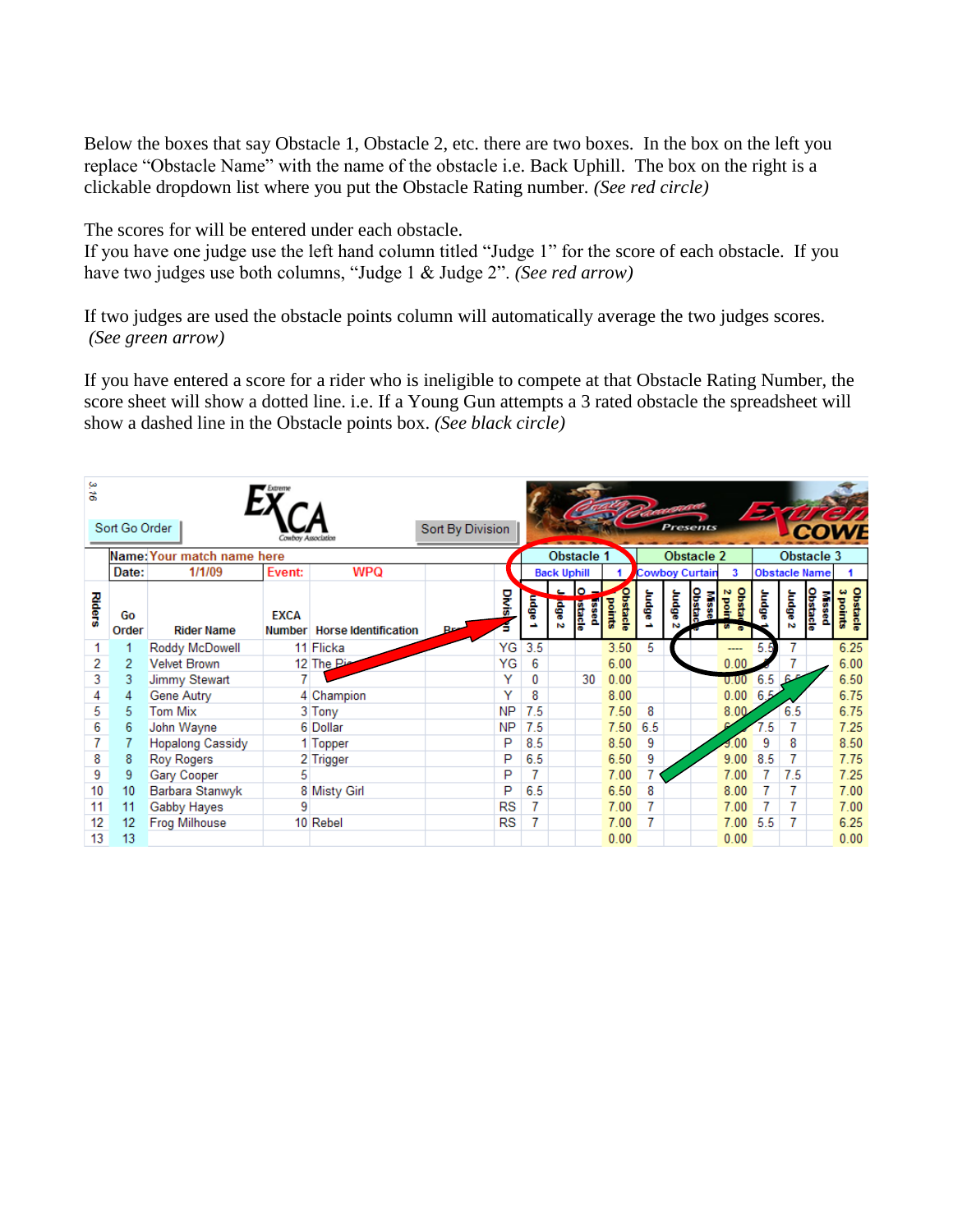To enter the time it took the contestant to complete the course, you scroll to the far right of this page. *(See the red circle)* You may enter their time as minutes and seconds or use only the seconds column if your timer calculates only in seconds.

| alculate |  |
|----------|--|
| Bonus    |  |
| nints    |  |
|          |  |

When you click on the calculate bonus points button, the sheet will calculate the bonus points for times.

The cell with #VALUE *(see red arrow)* tells you there is a mistake in the scoring. It has shown up on this page because a rider was given a score on an obstacle that he was not permitted to ride because of his division and the rating of the obstacle. To clear the #VALUE from your page go back and remove the score from the ineligible obstacle. This happens, for example when a Young Gun is scored on an obstacle rated 3, 4, or 5.

|                |             | Sort Go Order<br>Name: Your match name here | <b>Coutley Associates</b> |            | Sort By Division |           |                |                |                                            |                 | <b>RESULTS</b>              |                             |
|----------------|-------------|---------------------------------------------|---------------------------|------------|------------------|-----------|----------------|----------------|--------------------------------------------|-----------------|-----------------------------|-----------------------------|
|                | Date:       | 1/1/09                                      | Event:                    | <b>WPQ</b> |                  |           |                | Time           |                                            |                 |                             |                             |
| <b>Riders</b>  | Go<br>Order | <b>Rider Name</b>                           | <b>EXCA</b><br>Number     | Horse Name | Breed            | Division  | Minutes        | <b>Seconds</b> | Time<br>Converted<br>to.<br><b>Seconds</b> | Penalty<br>Time | Total<br>Time In<br>Seconds | Total<br>Obstacle<br>Points |
| 1.             |             | Roddy McDowell                              |                           | 11 Flicka  |                  | YG        | 5              | 13             | 313                                        | 0               | 313                         | #VALUE!                     |
|                | 2           | <b>Velvet Brown</b>                         |                           | 12 The Pie | Thoroughbre      | YG        | 5              | 57             | 57                                         |                 |                             | 12.00                       |
| $\frac{2}{3}$  | 3           | Jimmy Stewart                               |                           |            |                  | Y         |                | 57             | 17                                         | all             | 147                         | 13.50                       |
| $\overline{4}$ |             | Gene Autry                                  | 4                         | Champion   | Quarter Hors     | Υ         | 2              | 16             | <b>AN</b>                                  | 0               | 135                         | 20.75                       |
| $\frac{5}{6}$  | 5           | Tom Mix                                     |                           |            |                  | <b>NP</b> | 21             |                | 31                                         | 0               | 131                         | 28.75                       |
|                | 6           | John Wayne                                  |                           | 6 Dollar   | Quarter Hors     | NP        |                | 56             | 16                                         | 0               | 116                         | 27.25                       |
| $\overline{t}$ |             | Hopalong Cassidy                            |                           |            |                  | P         | 2              | 2              | 22                                         | 0               | 122                         | 34.50                       |
| 8              | 8           | Roy Rogers                                  |                           | 2 Trigger  | Quarter Ho       | P         | $\overline{2}$ | 8              | 28                                         | 0               | 128                         | 31.25                       |
| 9              | 9           | Gary Cooper                                 | 5                         |            |                  | P         |                | 45             | 105                                        | 0               | 105                         | 27.25                       |
| 10             | 10          | Barbara Stanwyk                             | 8                         |            | Arab             | P         |                | 47             | 107                                        | 0               | 107                         | 28.00                       |
| 11             | 11          | Gabby Hayes                                 | 9                         |            |                  | RS        | 3              | 46             | 226                                        | 0               | 226                         | 28.50                       |
| 12             | 12          | Frog Milhouse                               | 10                        |            |                  | <b>IS</b> | 5              | 19             | 319                                        | 0               | 319                         | 26.25                       |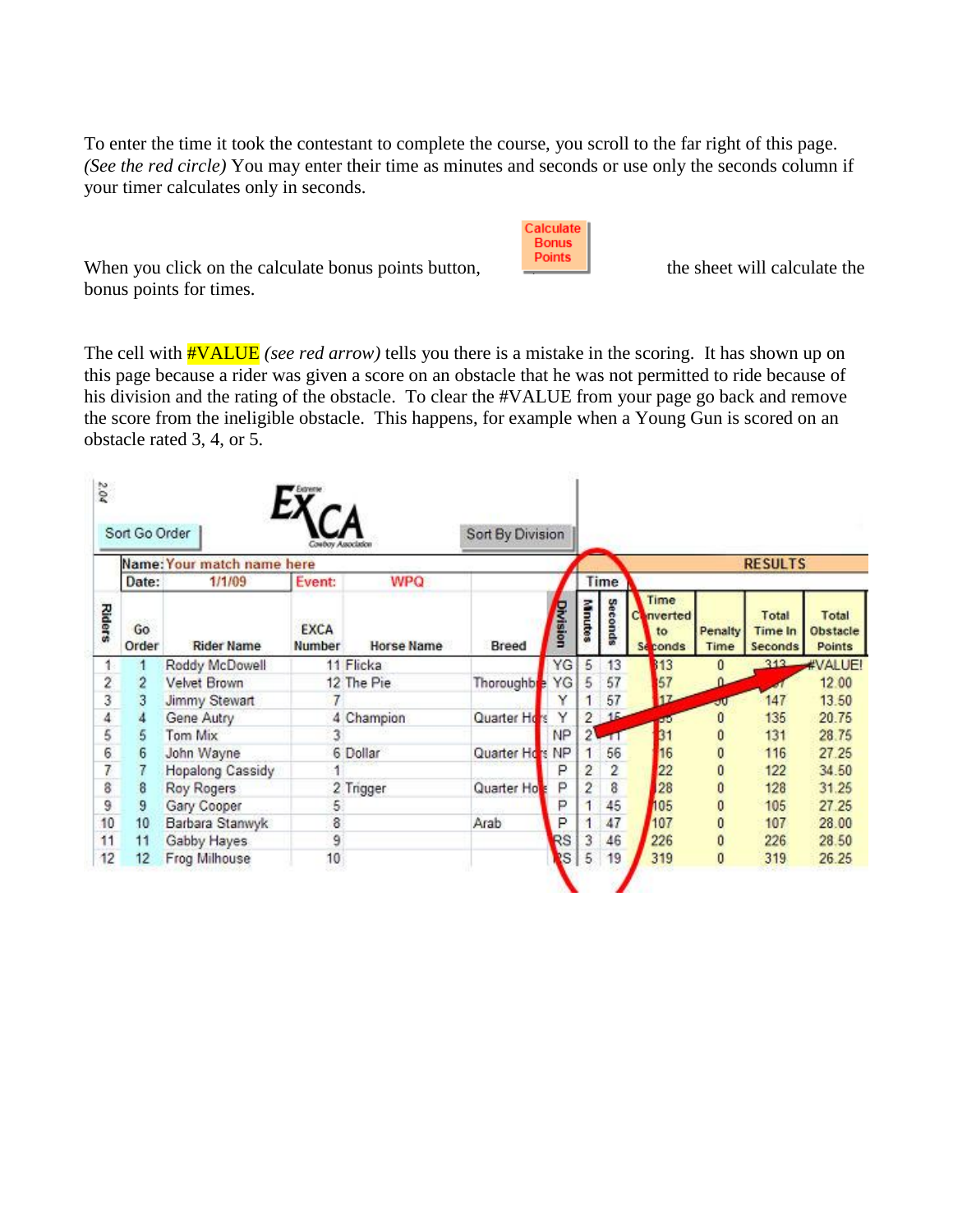The division pages fill in automatically. You will not make any entries on these pages. When your match is over, click on the tab for each page, and then click on the button that says Score Division. This will sort for the winner of that division and automatically figure the Time Bonus Points. The Single Points column will be sorted with your winner at the top. When you print this page set it to landscape and print preview so you only print what you need. The default is set for 50 riders.

| Extreme                 |                              | 1/1/09 | Your match name here           |                                                  |                                                  |                                 |                                           |                             | Score<br><b>Division</b>       |                      |
|-------------------------|------------------------------|--------|--------------------------------|--------------------------------------------------|--------------------------------------------------|---------------------------------|-------------------------------------------|-----------------------------|--------------------------------|----------------------|
| Cowboy Association      |                              |        | Event:                         | <b>WPQ</b>                                       |                                                  |                                 | <b>PRO DIVISION RESULTS</b>               |                             |                                |                      |
| <b>Rider Name</b>       | <b>EXCA</b><br><b>Number</b> | Div.   | Horse<br><b>Identification</b> | <b>Total</b><br><b>Obstacle</b><br><b>Points</b> | <b>Time</b><br>Converted<br>to<br><b>Seconds</b> | <b>Total</b><br>Penalty<br>Time | Final<br><b>Time In</b><br><b>Seconds</b> | <b>Bonus</b><br><b>Time</b> | <b>SINGLE</b><br><b>POINTS</b> | $\tilde{\mathbf{z}}$ |
| <b>Hopalong Cassidy</b> |                              | P      | <b>Topper</b>                  | 26.00                                            | 204.58                                           | 0                               | 204.58                                    | 2                           | 28.00                          |                      |
| <b>Roy Rogers</b>       |                              | P      | <b>Trigger</b>                 | 23.25                                            | 192.25                                           | 0                               | 192.25                                    | 3                           | 26.25                          |                      |
| <b>Gary Cooper</b>      | 5                            | P      |                                | 21.25                                            | 134.57                                           | 0                               | 134.57                                    | 4                           | 25.25                          |                      |
| Barbara Stanwyk         | 8                            | P      | <b>Misty Girl</b>              | 21.50                                            | 205.45                                           | 0                               | 205.45                                    |                             | 22.50                          |                      |

The names of the riders and obstacles will automatically fill into the optional judges' sheet. You should not print this until your go order has been set. Each page shows 7 obstacles per rider and up to 25 riders. This page will allow you to print scoring sheets for up to 50 riders. Please preview before you print.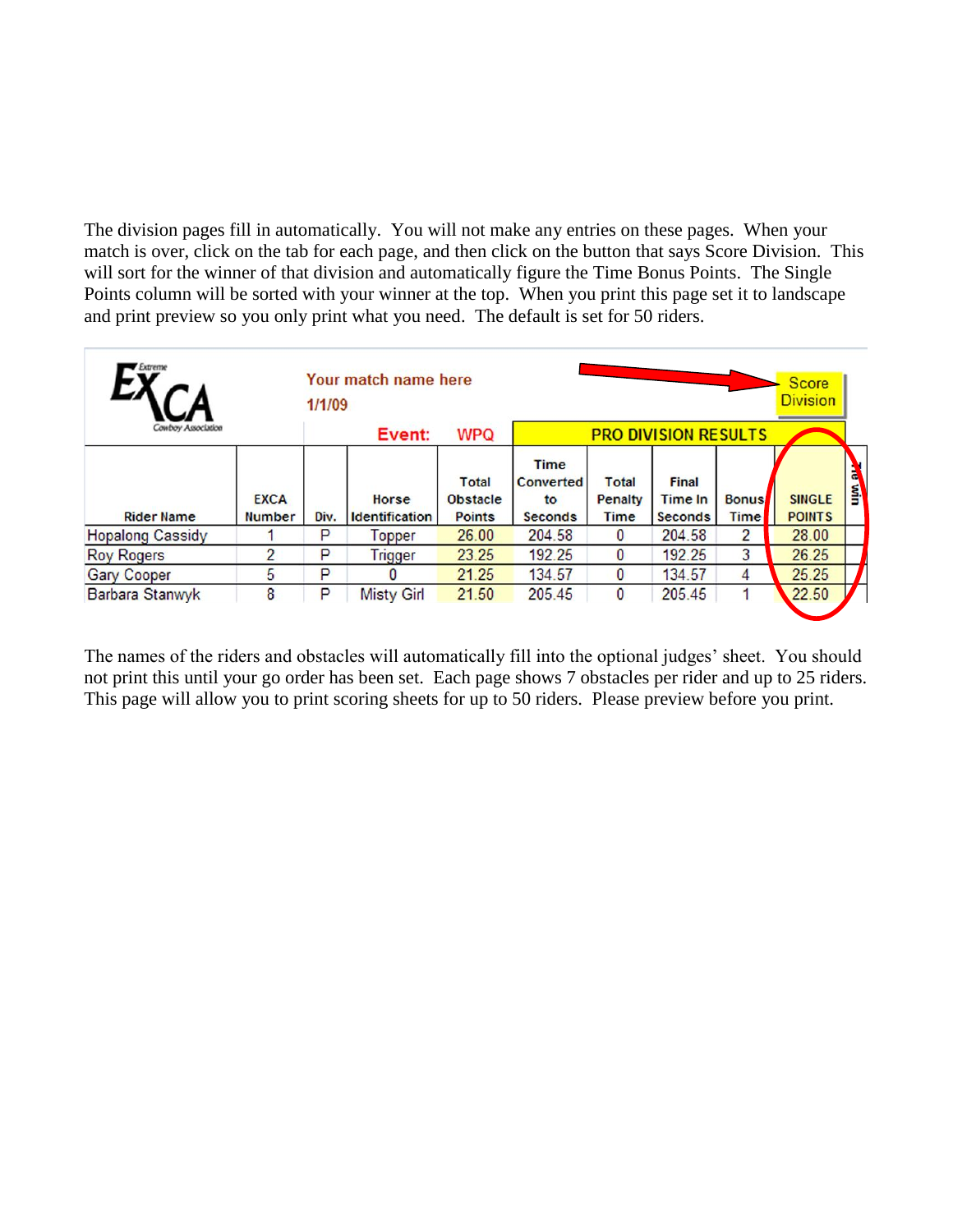|              | Print this page for the Judge(s) after finalizing the Go Order on the Riders Sheet. The print area is preset for 50 riders. |                    |                   |                  |                  |                  |                  |                  |
|--------------|-----------------------------------------------------------------------------------------------------------------------------|--------------------|-------------------|------------------|------------------|------------------|------------------|------------------|
| Order<br>စ္စ | <b>Rider Name</b>                                                                                                           | <b>Back Uphill</b> | Cowboy<br>Curtain | Obstacle<br>Name | Obstacle<br>Name | Obstacle<br>Name | Obstacle<br>Name | Obstacle<br>Name |
|              | 1 Roddy McDowell                                                                                                            |                    |                   |                  |                  |                  |                  |                  |
|              | 2 Velvet Brown                                                                                                              |                    |                   |                  |                  |                  |                  |                  |
|              | 3 Jimmy Stewart                                                                                                             |                    |                   |                  |                  |                  |                  |                  |
|              | 4 Gene Autry                                                                                                                |                    |                   |                  |                  |                  |                  |                  |
|              | 5 Tom Mix                                                                                                                   |                    |                   |                  |                  |                  |                  |                  |
|              | 6 John Wayne                                                                                                                |                    |                   |                  |                  |                  |                  |                  |
|              | 7 Hopalong Cassidy                                                                                                          |                    |                   |                  |                  |                  |                  |                  |
|              | 8 Roy Rogers                                                                                                                |                    |                   |                  |                  |                  |                  |                  |
|              | 9 Gary Cooper                                                                                                               |                    |                   |                  |                  |                  |                  |                  |
|              | 10 Barbara Stanwyk                                                                                                          |                    |                   |                  |                  |                  |                  |                  |
|              | 11 Gabby Hayes                                                                                                              |                    |                   |                  |                  |                  |                  |                  |
|              | 12 Frog Milhouse                                                                                                            |                    |                   |                  |                  |                  |                  |                  |
| 13           | 0                                                                                                                           |                    |                   |                  |                  |                  |                  |                  |

There is also an optional vertical judges sheet, if that is the preferred style. This one has 5 riders with spaces for up to 14 obstacles.